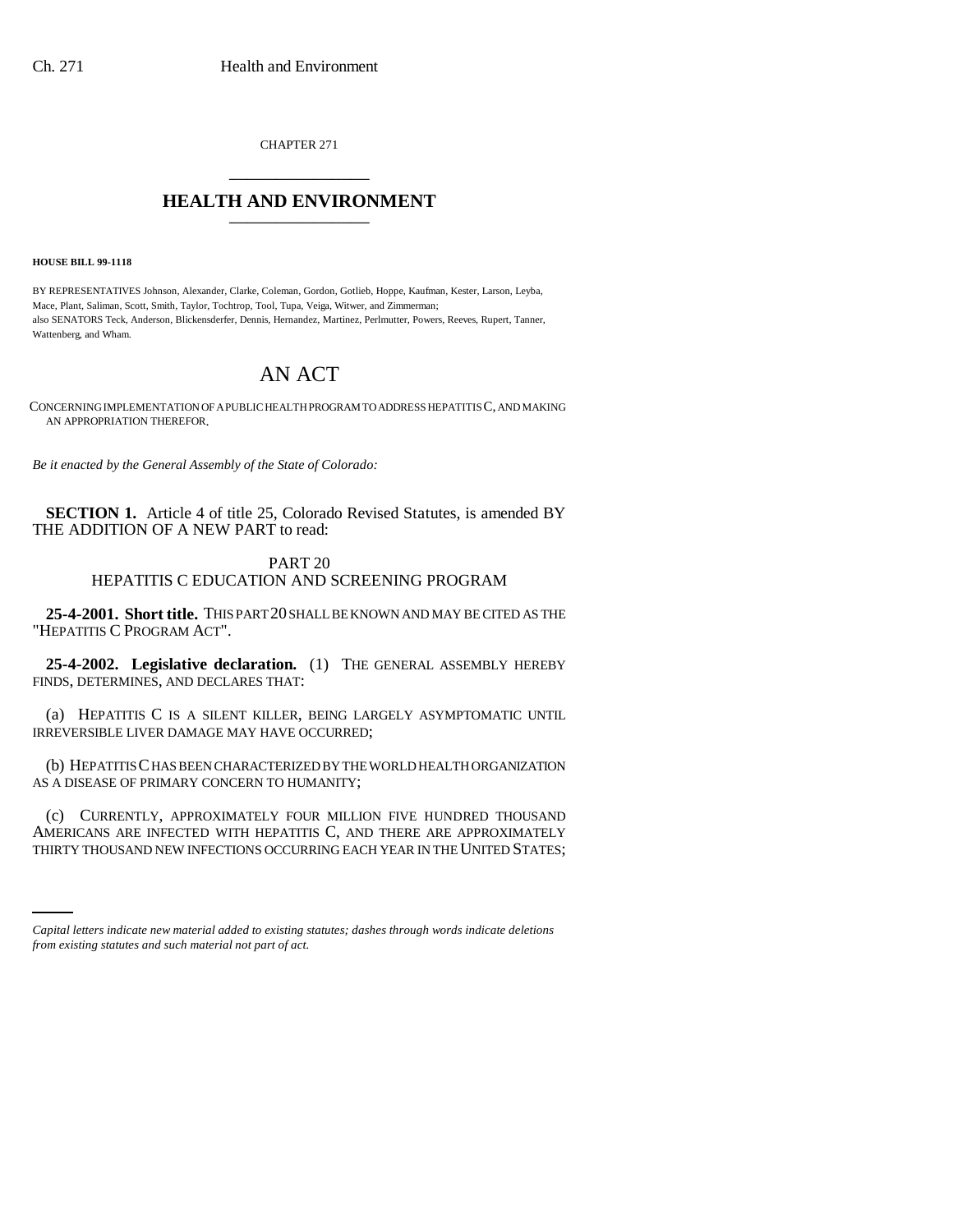(d) THE CENTER FOR DISEASE CONTROL ESTIMATES THAT APPROXIMATELY TWELVE THOUSAND INDIVIDUALS DIE EACH YEAR DUE TO THE CONSEQUENCES OF HEPATITIS C, AND THIS NUMBER CONTINUES TO GROW EACH YEAR;

(e) HEPATITIS C IS CONSIDERED SUCH A PUBLIC HEALTH THREAT THAT THE UNITED STATES DEPARTMENT OF HEALTH AND HUMAN SERVICES HAS LAUNCHED A COMPREHENSIVE PLAN TO ADDRESS IT, BEGINNING WITH THE IDENTIFICATION AND NOTIFICATION OF THE HUNDREDS OF THOUSANDS OF PERSONS INADVERTENTLY EXPOSED TO HEPATITIS C THROUGH BLOOD TRANSFUSION; AND

(f) IN THE ABSENCE OF A VACCINE FOR HEPATITIS C, EMPHASIS MUST BE PLACED ON OTHER MEANS OF DISEASE AWARENESS AND PREVENTION, INCLUDING BUT NOT LIMITED TO EDUCATION OF POLICE OFFICERS, FIREFIGHTERS, HEALTH CARE PROFESSIONALS, AND THE GENERAL PUBLIC. THIS APPROACH MAY BE THE ONLY MEANS OF HALTING THE SPREAD OF THIS DEVASTATING DISEASE.

(2) THE GENERAL ASSEMBLY FURTHER DECLARES THAT THE PURPOSE OF THIS PART 20 IS TO CREATE AND DEVELOP A PROGRAM THAT WILL:

(a) HEIGHTEN AWARENESS AND ENHANCE KNOWLEDGE AND UNDERSTANDING OF HEPATITIS C BY DISSEMINATING EDUCATIONAL MATERIALS AND INFORMATION ABOUT SERVICES AND STRATEGIES FOR DETECTION AND TREATMENT TO PATIENTS AND THE GENERAL PUBLIC;

(b) PROMOTE PUBLIC AWARENESS AND KNOWLEDGE ABOUT THE RISK FACTORS, THE VALUE OF EARLY DETECTION, AND THE OPTIONS AVAILABLE FOR THE TREATMENT OF HEPATITIS C:

(c) UTILIZE ANY AVAILABLE TECHNICAL ASSISTANCE FROM AND ANY EDUCATIONAL AND TRAINING RESOURCES AND SERVICES THAT HAVE BEEN DEVELOPED BY ORGANIZATIONS WITH APPROPRIATE EXPERTISE AND KNOWLEDGE OF HEPATITIS C;

(d) DESIGN A MODEL SCREENING PROCESS TO PROVIDE GUIDELINES FOR HEALTH CARE PROFESSIONALS TO USE TO PREVENT FURTHER TRANSMISSION OF THE HEPATITIS C VIRUS AND PREVENT ONSET OF CHRONIC LIVER DISEASE CAUSED BY HEPATITIS C BY DETECTING AND TREATING CHRONIC HEPATITIS C VIRUS INFECTION;

(e) EVALUATE EXISTING HEPATITIS C SUPPORT SERVICES IN THE COMMUNITY AND ASSESS THE NEED FOR IMPROVING THE QUALITY AND ACCESSIBILITY OF THESE SERVICES; AND

(f) PROVIDE EASY ACCESS TO CLEAR, COMPLETE, AND ACCURATE HEPATITIS C AND PATIENT REFERRAL SERVICES INFORMATION.

(3) THE GENERAL ASSEMBLY FURTHER FINDS, DETERMINES, AND DECLARES THAT IT IS THE INTENT OF THE GENERAL ASSEMBLY TO PROVIDE FUNDING FOR THE HEPATITIS C PROGRAM CREATED IN THIS PART 20 FOR THE FISCAL YEAR BEGINNING JULY 1,1999, AND TO REVIEW THE EFFECTIVENESS OF AND THE NECESSITY FOR THE HEPATITIS C PROGRAM IN DETERMINING THE REASONABLENESS AND THE AMOUNT OF FUTURE FUNDING, IF ANY.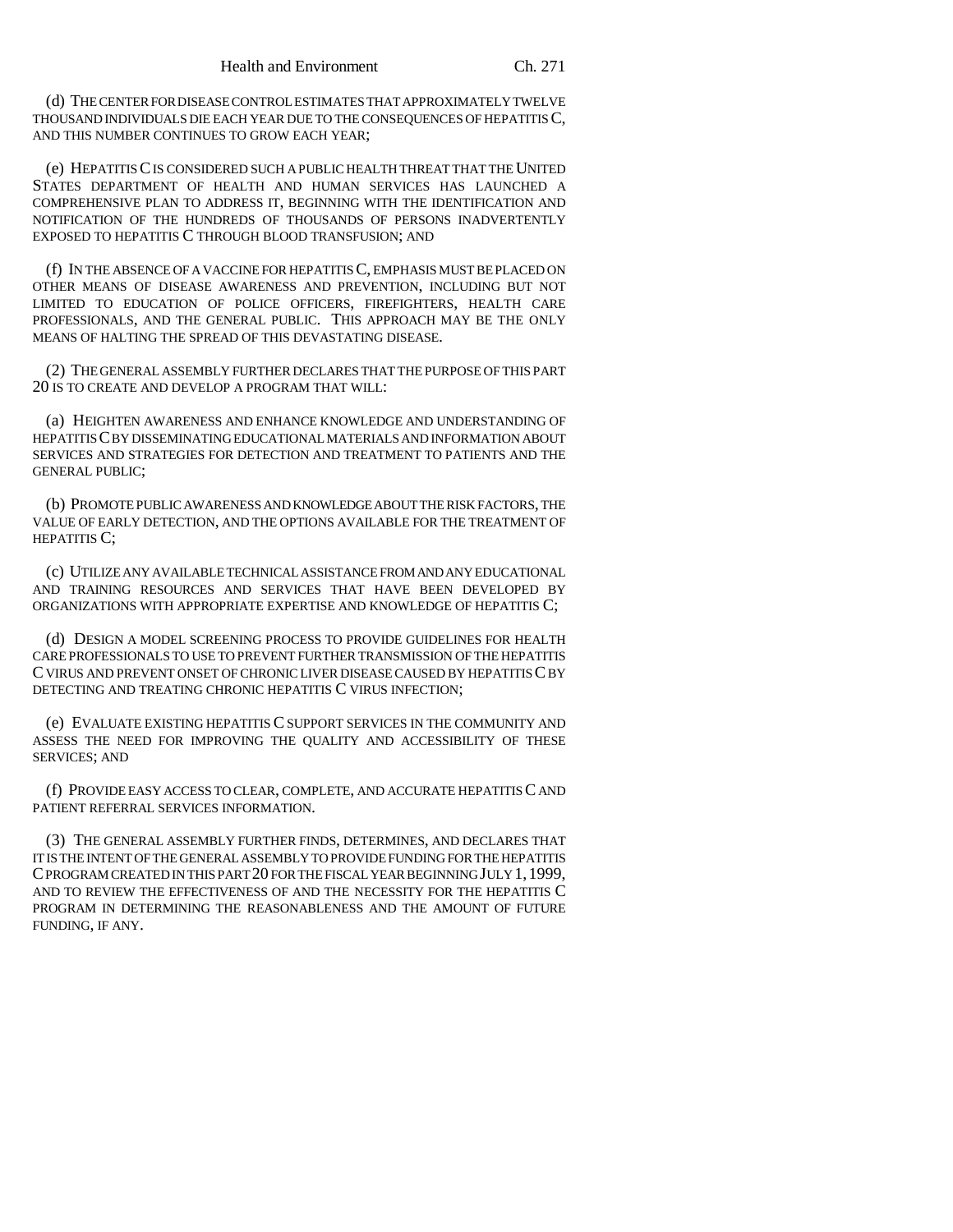**25-4-2003. Definitions.** AS USED IN THIS PART 20, UNLESS THE CONTEXT OTHERWISE REQUIRES:

(1) "CDC" MEANS THE CENTERS FOR DISEASE CONTROL AND PREVENTION.

(2) "DEPARTMENT" MEANS THE DEPARTMENT OF PUBLIC HEALTH AND ENVIRONMENT.

(3) "HEALTH CARE PROFESSIONAL" MEANS ANY PERSON LICENSED IN THIS STATE OR ANY OTHER STATE TO PRACTICE MEDICINE, CHIROPRACTIC, NURSING, PHYSICAL THERAPY, PODIATRY, DENTISTRY, PHARMACY, OPTOMETRY, OR OTHER HEALING ARTS. THE TERM INCLUDES ANY PROFESSIONAL CORPORATION OR OTHER PROFESSIONAL ENTITY COMPRISED OF SUCH HEALTH CARE PROVIDERS AS PERMITTED BY THE LAWS OF THIS STATE, AS WELL AS CERTIFIED SUBSTANCE ABUSE COUNSELORS.

(4) "HEPATITIS C" MEANS A LIVER DISEASE CAUSED BY THE HEPATITIS C VIRUS AND IS ALSO KNOWN AS NON-A-NON-B HEPATITIS.

(5) "OUTREACH SERVICE" MEANS SERVICES INCLUDING, BUT NOT LIMITED TO, PROVISION OF EDUCATIONAL MATERIALS AND INFORMATION ON SCREENING AND PROVISION OF COUNSELING SERVICES.

(6) "PROGRAM" MEANS THE HEPATITIS C PROGRAM CREATED IN THIS PART 20.

(7) "SCREENING" MEANS ADMINISTRATION OF AN EXAMINATION OR TEST EXCLUSIVELY FOR THE PURPOSE OF ASCERTAINING THE EXISTENCE OF ANY PHYSIOLOGICAL ABNORMALITY THAT MIGHT BE INDICATIVE OF THE PRESENCE OF DISEASE.

**25-4-2004. Powers and duties of the executive director - hepatitis C program.** (1) THE EXECUTIVE DIRECTOR OF THE DEPARTMENT SHALL DESIGN AND IMPLEMENT A HEPATITIS C PROGRAM TO:

(a) COORDINATE WITH LOCAL PUBLIC HEALTH OFFICIALS, HEALTH CARE PROFESSIONALS, PUBLIC INSTITUTIONS, AND COMMUNITY ORGANIZATIONS TO IDENTIFY HIGH RISK POPULATIONS, INCLUDING THOSE ASSOCIATED WITH CURRENTLY UNDERSTOOD MEANS OF TRANSMISSION, TO ASSIST IN IMPLEMENTING A MODEL SCREENING PROCESS, AND TO PROVIDE INFORMATION ON REFERRAL SERVICES OR TO OTHERWISE ASSIST IN OBTAINING TREATMENT FOR THOSE WITH HEPATITIS C INFECTION;

(b) EDUCATE AND PROVIDE OUTREACH SERVICES RELATED TO HEPATITIS C TO THE GENERAL PUBLIC. AT A MINIMUM, PUBLIC EDUCATION ON THESE ISSUES SHALL BE DESIGNED TO:

(I) PROVIDE BASIC INFORMATION ABOUT THE PREVALENCE, TRANSMISSION, RISKS, CARE, AND TREATMENT OF HEPATITIS C;

(II) PROVIDE INFORMATION ABOUT CO-INFECTION WITH HEPATITIS C AND THE IMPLICATIONS OF CO-INFECTION FOR OTHER SIMILARLY TRANSMITTED DISEASES;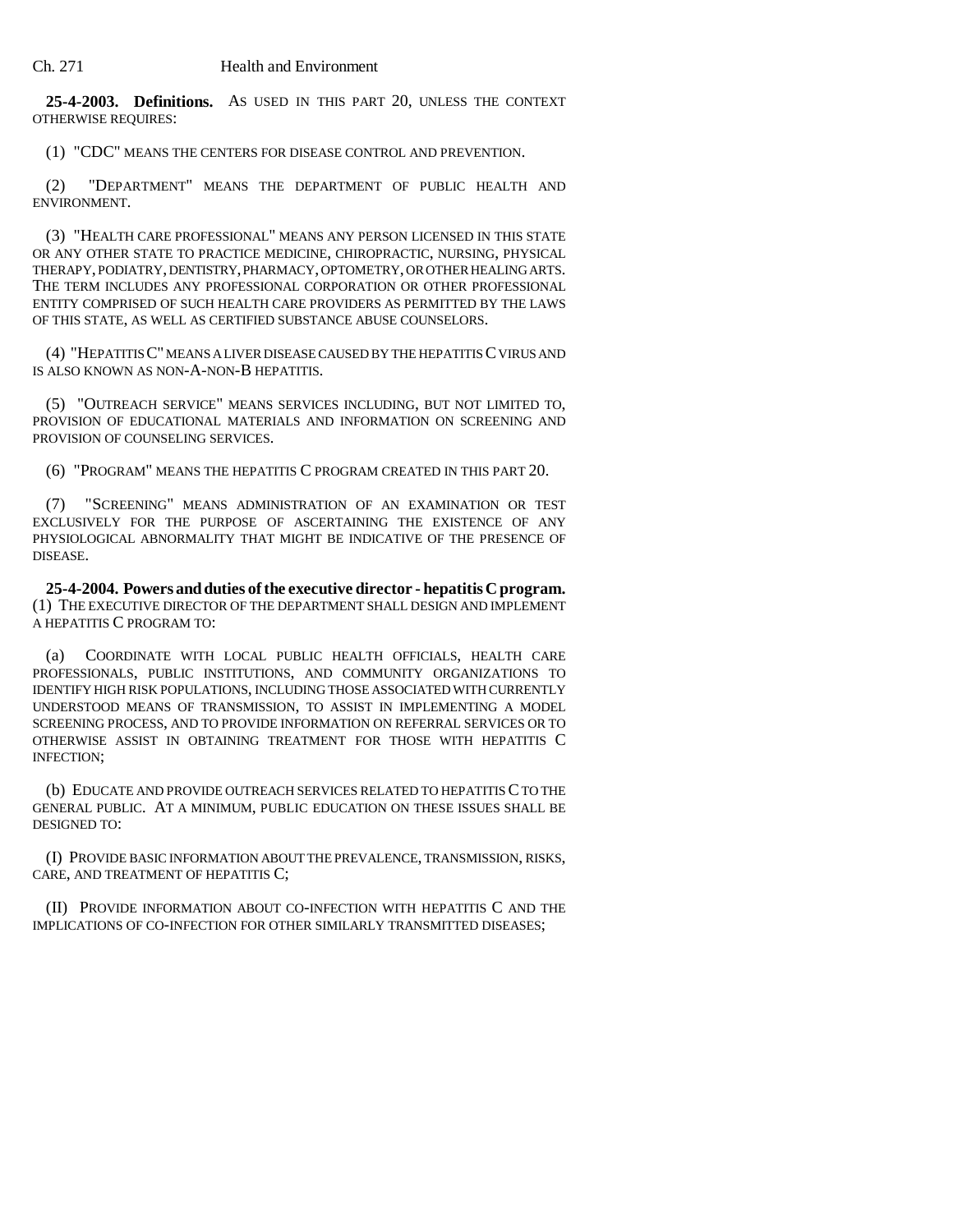(III) PROVIDE INFORMATION ON SCREENING SERVICES AVAILABLE IN THE COMMUNITY;

(IV) COORDINATE WITH NATIONAL PUBLIC EDUCATION EFFORTS RELATED TO THE IDENTIFICATION AND NOTIFICATION OF RECIPIENTS OF BLOOD FROM HEPATITIS C VIRUS POSITIVE DONORS;

(V) STIMULATE INTEREST AMONG AND COORDINATE WITH COMMUNITY-BASED ORGANIZATIONS TO SPONSOR COMMUNITY FORUMS AND TO UNDERTAKE OTHER APPROPRIATE COMMUNITY OUTREACH ACTIVITIES; AND

(VI) EMPLOY PUBLIC COMMUNICATION STRATEGIES, INCLUDING THE PRINT MEDIA, RADIO, TELEVISION, VIDEO, INTERNET, AND ANY OTHER APPROPRIATE FORM OF COMMUNICATION.

(2) THE PROGRAM DESCRIBED IN SUBSECTION (1) OF THIS SECTION SHALL BE IMPLEMENTED WITHIN AVAILABLE APPROPRIATIONS. IF AVAILABLE APPROPRIATIONS ARE INADEQUATE TO FUND THE ENTIRE PROGRAM DESCRIBED IN SUBSECTION (1) OF THIS SECTION, THE PROGRAM SHALL BE IMPLEMENTED IN STAGES, COMMENCING WITH THE COORDINATION WITH LOCAL PUBLIC HEALTH OFFICIALS, HEALTH CARE PROFESSIONALS, PUBLIC INSTITUTIONS AND COMMUNITY ORGANIZATIONS, AS DESCRIBED IN PARAGRAPH (a) OF SUBSECTION (1) OF THIS SECTION, AND FOLLOWED BY THE EDUCATION OF THE GENERAL PUBLIC, AS DESCRIBED IN PARAGRAPH (b) OF SUBSECTION (1) OF THIS SECTION.

(3) THE DEPARTMENT IS AUTHORIZED TO ENTER INTO CONTRACTS THAT ARE NECESSARY FOR THE IMPLEMENTATION AND OPERATION OF THE PROGRAM.

(4) AFTER IMPLEMENTATION OF SUBSECTION (1) OF THIS SECTION, IF FUNDING IS AVAILABLE, THE EXECUTIVE DIRECTOR OF THE DEPARTMENT SHALL HAVE THE AUTHORITY TO IMPLEMENT A SYSTEM TO:

(a) COLLECT AND ANALYZE REPORTS OF CASES OF HEPATITIS C, WITHOUT REGARD TO THE DISTINCTION BETWEEN CHRONIC AND ACUTE;

(b) INVESTIGATE ALL REPORTED CASES OF HEPATITIS C AND MAINTAIN RECORDS OF POSSIBLE SOURCES OF TRANSMISSION;

(c) PREPARE A STATISTICAL REPORT ON THE NUMBERS AND TYPES OF REPORTED HEPATITIS C CASES; AND

(d) REPORT CASES TO THE CDC TO THE EXTENT PERMITTED BY THE CDC.

(5) ON OR BEFORE JANUARY 1, 2000, THE DEPARTMENT OF PUBLIC HEALTH AND ENVIRONMENT SHALL REPORT TO THE JOINT BUDGET COMMITTEE OF THE GENERAL ASSEMBLY ON THE EFFECTIVENESS OF AND THE NECESSITY FOR THE HEPATITIS C PROGRAM IN ORDER FOR SUCH COMMITTEE TO CONSIDER THE REASONABLENESS AND AMOUNT OF ANY FUTURE FUNDING TO THE DEPARTMENT OF PUBLIC HEALTH AND ENVIRONMENT FOR THE HEPATITIS C PROGRAM.

**SECTION 2. Appropriation - adjustment in 1999 long bill.** (1) In addition to